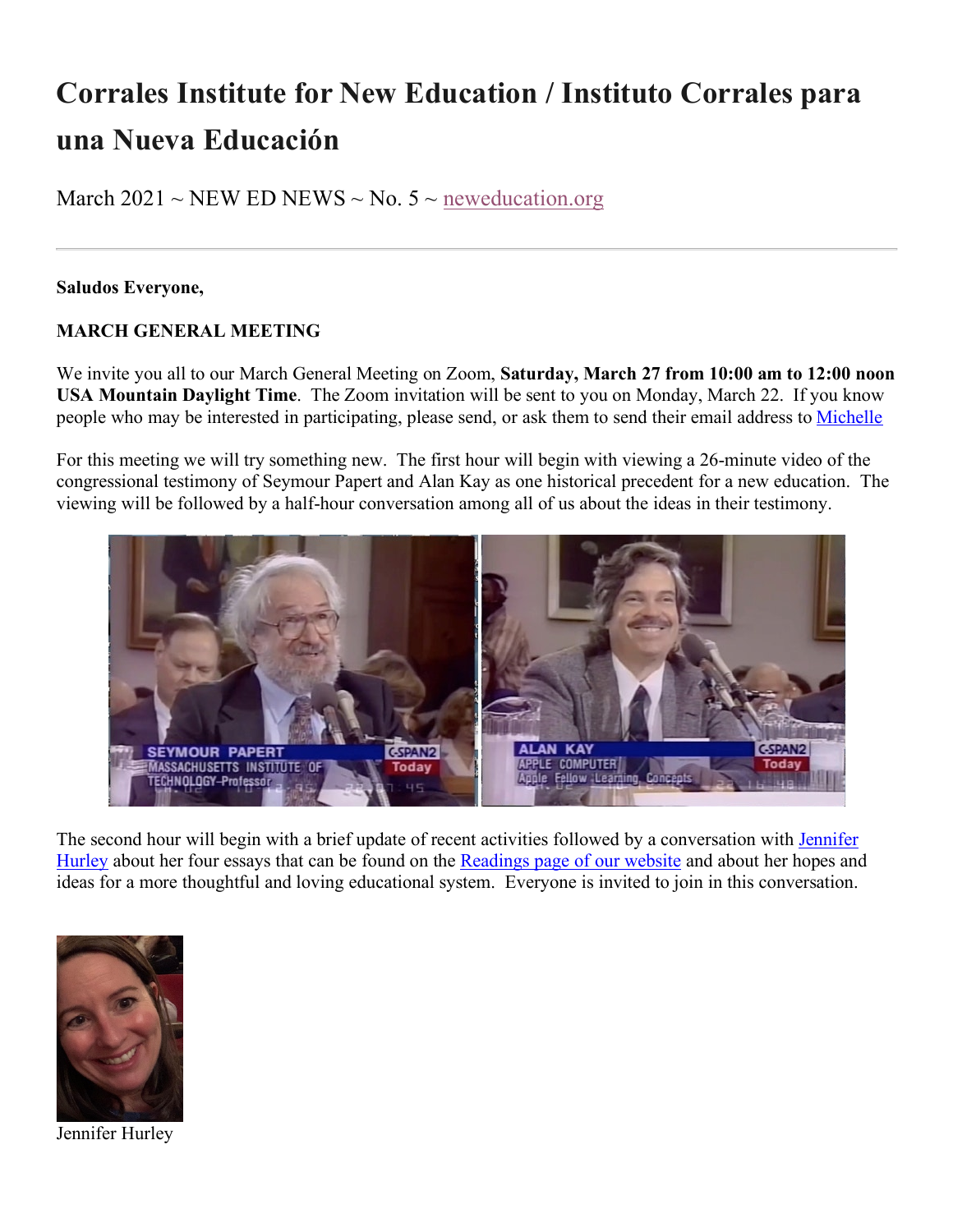#### **PROJECT MANAGER**

In January, Michelle Jewett became our new Project Manager. Michelle has been an educator for over twenty years, having taught middle school, high school, and college in a variety of disciplines. She is excited to be a part of the Corrales Institute for New Education and to participate in moving the Learning Park vision forward. In addition to being our project manager, Michelle teaches in the Education department at Central New Mexico Community College and recently received a Fulbright that will take her to Norway in August.



Michelle Jewett

#### **SOCIAL MEDIA**

We are now on Facebook and LinkedIn. Please be sure to Like, Follow, and share our page with others who might be interested. As we continue raise public awareness about our innovative project, we would appreciate your help spreading the word.



#### **SITE REVIEWS**

Since our last board meeting in September, the Site Search Committee has continued to research and review U.S. communities that might be suited for a Learning Park. Communities reviewed so far include Bozeman, MT, Cleveland, OH, Tulsa, OK, Denver, CO, Farmington, NM, Logan, UT, Madison, WI, Prescott, AZ, Richmond, CA, Santa Fe, NM, Viroqua, WI and Bennington, VT. As detailed in previous newsletters, the review process takes a variety of elements into consideration, including the size and demographics of a community, space, and resources available, as well as state and local policies open to educational experimentation. To view examples of three early site reviews, check out Newsletter #4 in our Archive.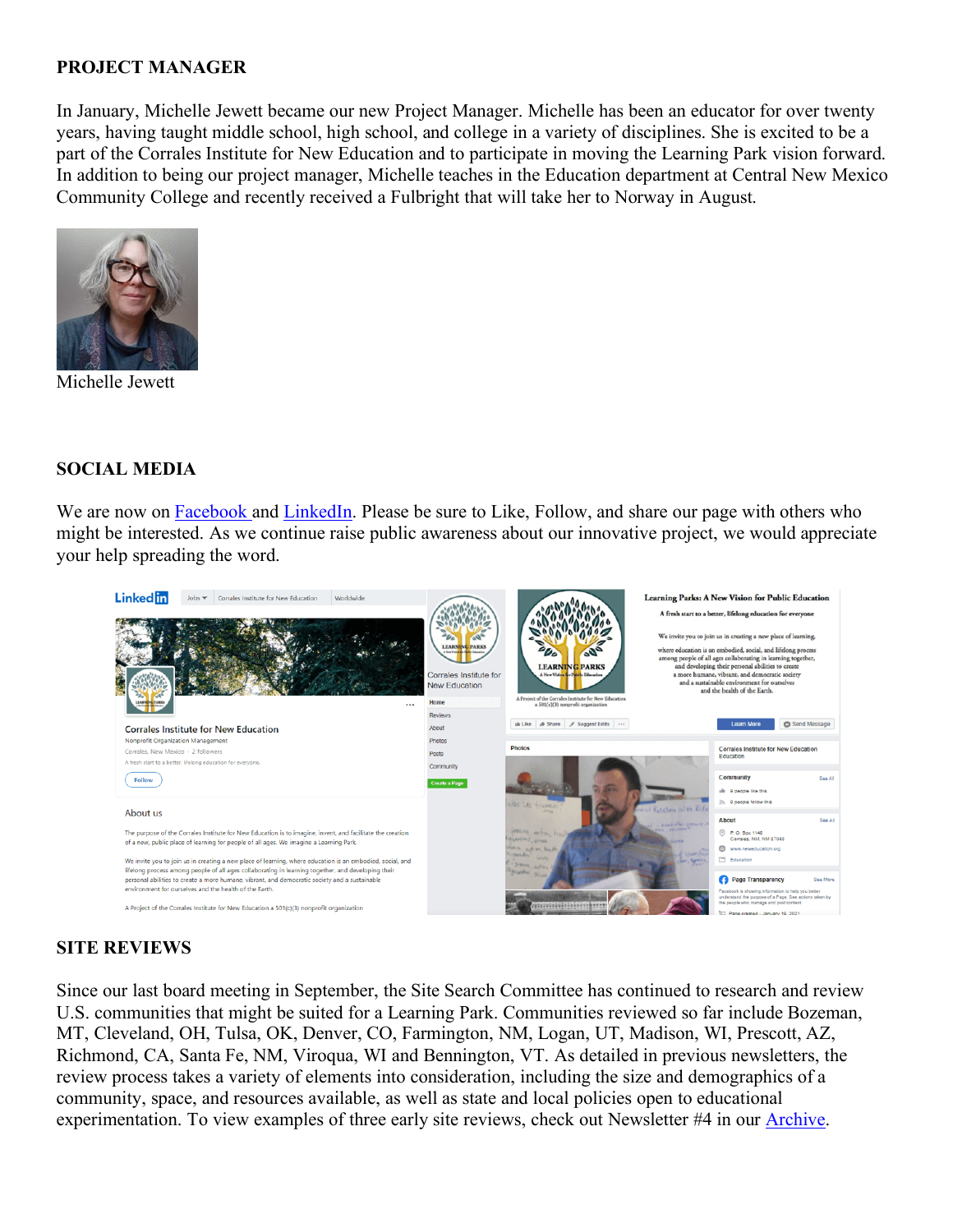Our goal is to review at least one hundred communities over the course of the next year. Some U.S communities on our list or currently under review include Detroit, MI, Fort Collins, CO, Isleta Pueblo, NM, Baltimore, MD, Twin Falls, ID, and Salinas, CA. Additionally, we are searching globally for communities in Spain, Denmark, Costa Rica, Guam, U.S. Virgin Islands, and Puerto Rico. If you have some place you think might be suited for a Learning Park and you think we should review, please email your recommendations to Michelle.



## **READING GROUP**

Members of the board have started a monthly reading group to support CINE's growth. These online discussions of articles or books relevant to our project have recently explored place-based education and the role of place and culture in learning. For our forthcoming March 19th meeting, we will be reading a chapter from John Dewey's *Experience and Education*. Feel free to email Michelle, if you are interested in joining us.

### **LEARNING AT HOME**

On the CINE website, we provide "Learning at Home" resources for parents, children, and families. Specifically, there are two documents with detailed outdoor learning activities: "What Time Is It and Where Am I?" and "Backyard Science Investigation." With the shift to remote learning due to the COVID-19 pandemic, we have been told these projects have been invaluable for home learning over the past year. Furthermore, these documents are currently being translated into Spanish to expand access and reach. We hope to be able to add more of these home learning activities for families in the coming year.